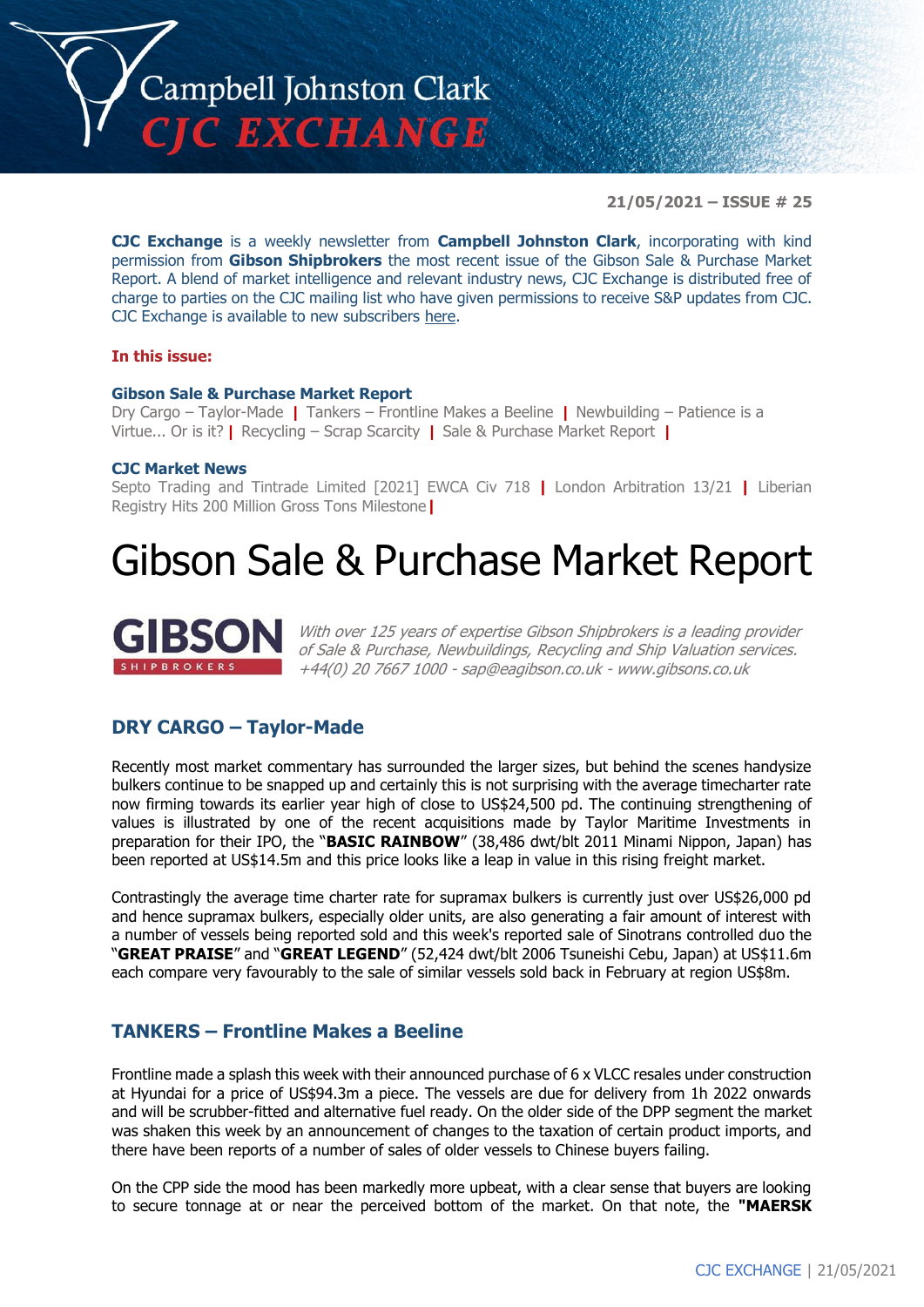

**MIYAJIMA"** (48,020 dwt/blt 2011 Iwagi) saw keen competition from a number of established buyers, bidding the price up to a relatively strong US\$16.5m. Similarly, the DPP-trading LR1 **"MADISON"** (74,574 dwt/blt 2010 Hyundai) has been committed for a healthy US\$18.5m.

#### **NEWBUILDING – Patience is a Virtue... Or is it?**

Steel plate price pressures remain in the headlines and it looks likely further rises will come due to factors outside the newbuilding market. This has led to the predictable outcome of some yards temporising sales activity in order see how pricing plays out and/or have the comfort or a forward orderbook. Moreover, many orders taken so far in the first half of this year will have their profit margins squeezed as the price of steel has dramatically risen so shipyards are not enjoying this situation any more than owners are in facing higher pricing to order.

There remain pockets of activity also as some of the main Korean yards sell out their remaining 2023 slots and there is some tanker contracting going on here in the LR2 and aframax sector. Container and LPG enquiry is ongoing also, so the newbuilding market is far from quiet despite the steel plate price situation. Moreover, the larger yards have marginally better bargaining power with the steel mills in Korea so can control their costs better than smaller yards but this seems to translate into confidence in taking orders (rather than temporising) not avoiding passing on the rising steel plate costs in pricing. Earlier deliveries also traditionally allow for better control of costs with a shorter time horizon.

#### **RECYCLING – Scrap Scarcity**

With Eid celebrations continuing into this week prolonging inactivity from Bangladesh and Pakistan, we can report some normality and activity is now beginning to return to the Sub-Cont industry with breakers once again focused on purchasing tonnage. Local demand from the end users is definitely there, but unfortunately there is not an abundance of opportunities out there, far from it. Steel prices remain firm across the Sub-Cont which is fuelling demand from breakers and buyers, but there is a little nervousness creeping in which may halt price improvements if sentiments turn, but with the supply of tonnage thin on the ground we expect rates to remain firm and at these levels, especially with increasing competition as cash buyers compete to secure what little tonnage there is.

### **Gibson Sale & Purchase Market Report**

**S&P SALES**

| <b>Vessel Name</b>    | <b>DWT</b> | <b>Built</b>   | Yard                                  | <b>Buyers</b>               | <b>Price</b><br>(\$/m) | <b>Notes</b>                        |
|-----------------------|------------|----------------|---------------------------------------|-----------------------------|------------------------|-------------------------------------|
|                       |            | <b>BULKERS</b> |                                       |                             |                        |                                     |
| <b>TIGER SHANDONG</b> | 180,091    | 2011           | Qingdao<br>Beihai (CHN)               | Richland<br><b>Shipping</b> | 23.31                  | Auction sale, SS<br>psd 5/21.       |
| PHOENIX BEAUTY        | 169,150    | 2010           | Sungdong<br>(KRS)                     | Undisclosed<br>buyer        | 23.5                   | SS psd 6/20.                        |
| <b>SPRING AEOLIAN</b> | 83,478     | 2012           | Sanoyas (JPN) Costamare               |                             | 21.3                   | SS due 1/22.                        |
| <b>IOANNAL</b>        | 81,837     | 2017           | <b>Tsuneishi</b><br>Zhoushan<br>(CHN) | Undisclosed<br>buyer        | 28                     | <b>BWTS fitted. SS</b><br>due 9/22. |
| <b>LEMESSOS QUEEN</b> | 76,565     | 2008           | Imabari (JPN)                         | <b>Undisclosed</b><br>buyer | 19                     |                                     |
| S'HAIL AL MAFYAR      | 75,522     | 1999           | Mitsui (JPN)                          | Chinese buyer               | 6.9                    |                                     |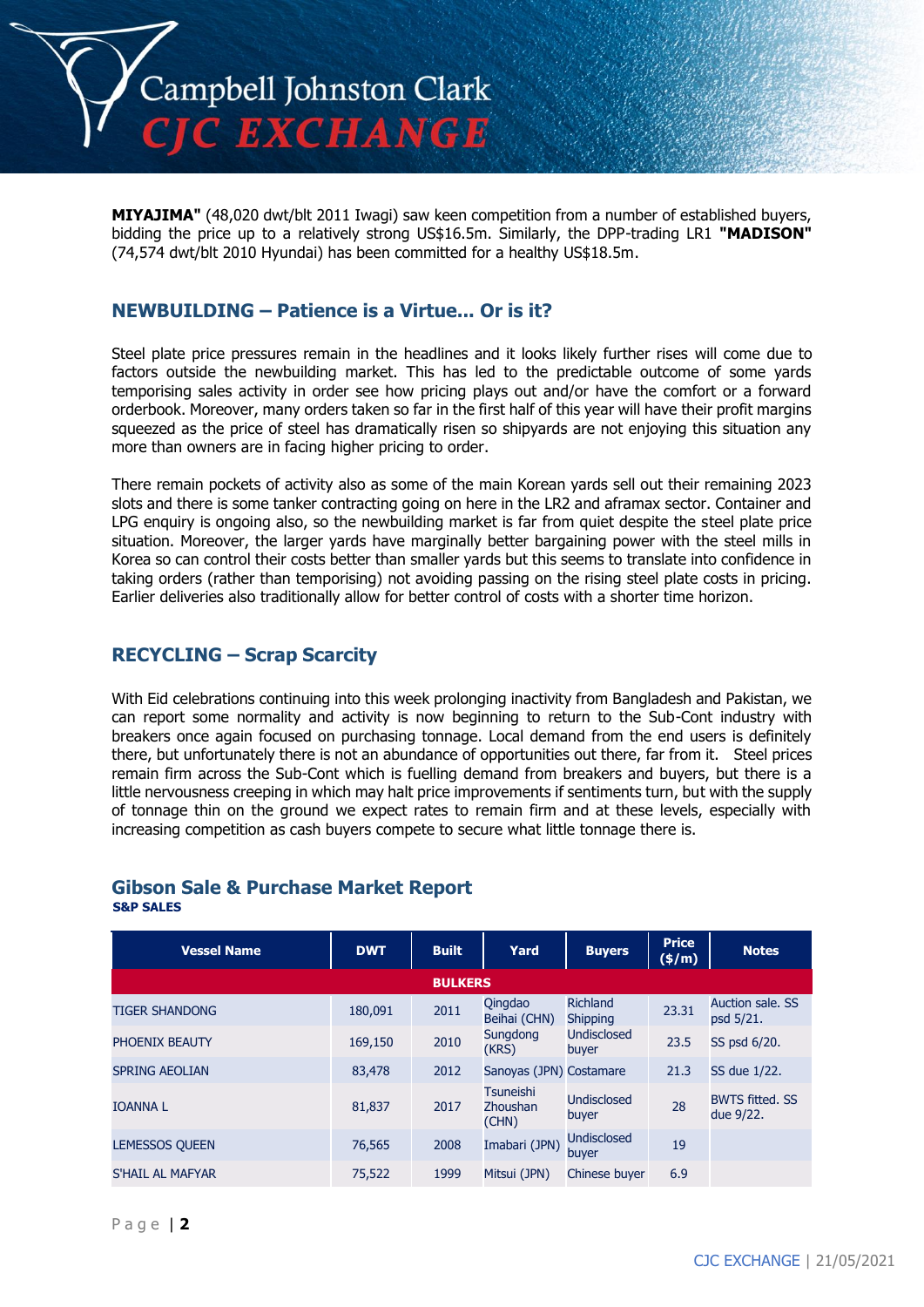Campbell Johnston Clark<br>CJC EXCHANGE

| DALIAN COSCO KHI DE107 + DE108                                                                                                  | 61,000                                   |                                        | both 2022 DACKS (CHN)                                                                                             | Genco<br><b>Shipping</b>                               | 29 each                    |                                                                 |
|---------------------------------------------------------------------------------------------------------------------------------|------------------------------------------|----------------------------------------|-------------------------------------------------------------------------------------------------------------------|--------------------------------------------------------|----------------------------|-----------------------------------------------------------------|
| <b>GH SEABIRD</b>                                                                                                               | 63,997                                   | 2016                                   | Yangfan<br>(CHN)                                                                                                  | Costamare                                              | 21.5                       | SS due 8/21.                                                    |
| PACIFIC HERO                                                                                                                    | 58,912                                   | 2012                                   | Kawasaki<br>(JPN)                                                                                                 | <b>Taylor</b><br><b>Maritime</b><br><b>Investments</b> | 18.22                      | SS psd 1/20.<br>Subject IPO.                                    |
| <b>HUA RONG 2</b>                                                                                                               | 56,439                                   | 2013                                   | Zhejiang<br>Zhenghe<br>(CHN)                                                                                      | Chinese buyer RMB 120 Auction sale.                    |                            |                                                                 |
| <b>INDIGO TRAVELLER</b>                                                                                                         | 55,596                                   | 2011                                   | Mitsui (JPN)                                                                                                      | <b>Taylor</b><br><b>Maritime</b><br><b>Investments</b> | 15.8                       | Subject IPO.                                                    |
| <b>TAI HAWK</b>                                                                                                                 | 52,686                                   | 2004                                   | Oshima Zosen<br>(JPN)                                                                                             | <b>Jinhui</b>                                          | 10.5                       | <b>BWTS fitted.</b>                                             |
| <b>CLIPPER ENDEAVOUR</b>                                                                                                        | 52,483                                   | 2004                                   | <b>Tsuneishi</b><br><b>Undisclosed</b><br>Cebu (PHI)<br>buyer                                                     |                                                        | 9.75                       | No BWTS.                                                        |
| <b>GREAT PRAISE</b>                                                                                                             | 52,424                                   | 2006                                   | <b>Tsuneishi</b><br>Cebu (PHI)                                                                                    | <b>Undisclosed</b><br>buyer                            | 11.6                       | <b>BWTS fitted. SS</b><br>due 5/21.                             |
| <b>GREAT LEGEND</b>                                                                                                             | 52,385                                   | 2006                                   | <b>Tsuneishi</b><br>Cebu (PHI)                                                                                    | <b>Undisclosed</b><br>buyer                            | 11.6                       | <b>BWTS fitted. SS</b><br>due 8/21.                             |
| ZOE S                                                                                                                           | 53,054                                   | 2002                                   | Oshima Zosen<br>(JPN)                                                                                             | Chinese buyer                                          | 8.5                        | SS due 11/22.                                                   |
| <b>CS DREAM</b>                                                                                                                 | 50,780                                   | 2010                                   | (JPN)                                                                                                             | Oshima Zosen Densay<br><b>Shipping</b>                 |                            | SS psd 2/20.<br><b>BWTS fitted.</b><br>Open hatch/Box<br>holds. |
| <b>FUSHUN</b>                                                                                                                   | 48,224                                   | 1997                                   | Oshima Zosen Undisclosed<br>(JPN)                                                                                 | buyer                                                  | 6.5                        |                                                                 |
| <b>BASIC RAINBOW</b>                                                                                                            | 38,468                                   | 2011                                   | Minami<br>Nippon (JPN)                                                                                            | <b>Taylor</b><br><b>Maritime</b><br><b>Investments</b> | 14.5                       | SS psd 3/21.<br>Subject IPO.                                    |
| NORDCOLORADO + NORD RUBICON                                                                                                     | 37,500                                   | 2016                                   | <b>Zhejiang</b><br>Ouhua (CHN)                                                                                    | <b>Taylor</b><br>Maritime<br><b>Investments</b>        |                            | Tier II. SS due<br>$8/21 + SS$ psd<br>1/21. Subject<br>IPO.     |
| FOUR DIAMOND + FOUR EMERALD                                                                                                     | 34,053                                   | 2011+2013                              | Pha Rung<br>(VNM)                                                                                                 | <b>Undisclosed</b><br>buyer                            | 20 en bloc                 |                                                                 |
| <b>DORY</b><br><b>ORIENT ALLIANCE</b>                                                                                           | 34,529<br>33,500                         | 2010<br>2012                           | SPP (KRS)<br>Samjin (CHN)                                                                                         | <b>Undisclosed</b><br>buyer                            | 20.5 en<br>bloc            |                                                                 |
| <b>TRIADES</b>                                                                                                                  | 28,496                                   | 2005                                   | Shimanami<br>(JPN)                                                                                                | <b>Undisclosed</b><br>buyer                            | 8.2                        | SS psd 7/20.                                                    |
| <b>LEAP HEART</b>                                                                                                               | 28,050                                   | 2012                                   | Imabari (JPN) Maritime                                                                                            | <b>Taylor</b><br><b>Investments</b>                    | 10                         | SS psd 12/20.<br>Subject IPO.                                   |
|                                                                                                                                 |                                          | <b>TANKERS</b>                         |                                                                                                                   |                                                        |                            |                                                                 |
| <b>HYUNDAI ULSAN</b><br>3240+3241+3283+3284+3285+3286                                                                           | 299,240                                  | 2022-2023                              | Hyundai Ulsan Frontline<br>(KRS)                                                                                  |                                                        | 94.3<br>(565.8 en<br>bloc) | \$25.7m upgrades.<br>LNG/Ammonia<br>ready. Scrubber<br>fitted.  |
| SCF CAUCASUS + SCF URAL                                                                                                         | 159,200                                  | <b>both 2002</b>                       | (KRS)                                                                                                             | Hyundai Ulsan Edge Maritime<br>(Sea Pioneer)           | 16 each                    | SS due 3/22.<br><b>BWTS fitted.</b>                             |
| <b>BLACKCOMB SPIRIT + WHISTLER</b><br><b>SPIRIT</b><br>EMERALD SPIRIT + GARIBALDI SPIRIT<br><b>TARBET SPIRIT</b><br>PEAK SPIRIT | 109,000<br>109,000<br>107,526<br>104,621 | both 2010<br>both 2009<br>2009<br>2011 | <b>Hudona</b><br>Zonghua<br>(CHN)<br>Hudong<br>Zonghua<br>(CHN)<br><b>Tsuneishi</b><br>(JPN)<br>Sumitomo<br>(JPN) | <b>Teekay</b><br><b>Tankers</b>                        | 129<br>en bloc             | <b>Declared</b><br>purchase options.                            |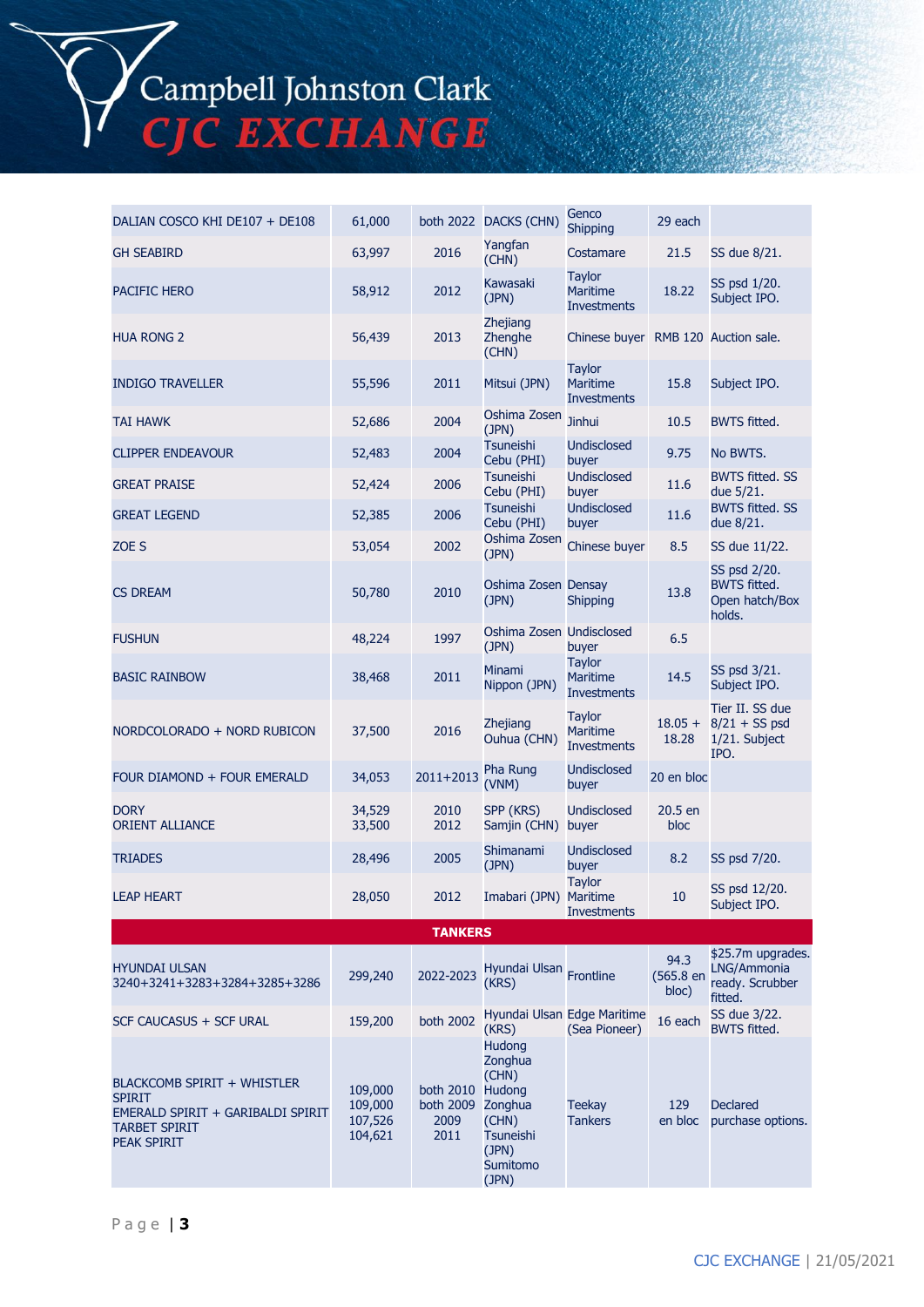# Campbell Johnston Clark<br>CJC EXCHANGE

| <b>OCEAN CROWN</b>              | 108,943 | 2007             | SWS (CHN)             | <b>Vietnamese</b><br>buyer  | 15.3        | Xihe forced sale.<br>Coated. Traded<br>dirty.             |
|---------------------------------|---------|------------------|-----------------------|-----------------------------|-------------|-----------------------------------------------------------|
| <b>OCEAN TAIPAN</b>             | 108,936 | 2008             | SWS (CHN)             | <b>Undisclosed</b><br>buyer | 17          | Xihe forced sale.<br>Coated. DD due<br>6/21.              |
| <b>MADISON</b>                  | 74,574  | 2010             | Hyundai Mipo<br>(KRS) | <b>Hayfin</b>               | 18.5        | Coated. Dirty<br>trading. SS psd<br>12/20.                |
| <b>MAERSK MIYAJIMA</b>          | 48,020  | 2011             | Iwagi (JPN)           | <b>Vietnamese</b><br>buyer  | 16.5        | Pump-room.                                                |
| <b>HERMITAGE BRIDGE</b>         | 47,880  | 2003             | Hyundai Mipo<br>(KRS) | Dubai buyer                 | 7.8         | Ice 1A. Pump-<br>room.                                    |
| <b>NAVIG8 CONSTELLATION</b>     | 45,281  | 2013             | ShinaSB (KRS)         | Undisclosed<br>buyer        | 18.8        | <b>IMO II. 22</b><br>grades. Declared<br>purchase option. |
| <b>MENTOR</b>                   | 13,014  | 2007             | Sekwang<br>(KRS)      | Indian buyer                | 5.5         | Epoxy. IMO II.                                            |
| SOFIE THERESA + SUSANNE THERESA | 3,450   | $2004 +$<br>2006 | Dearsan (TRK) NRP     |                             | $2.6 + 3.5$ | Basis BB back.<br>Marineline.                             |

|                                                     |                  |              | <b>CONTAINERS / RO-RO / REEFER / PCC</b>               |                      |               |                                                      |
|-----------------------------------------------------|------------------|--------------|--------------------------------------------------------|----------------------|---------------|------------------------------------------------------|
| SAMSUNG HULL NO.S HI 2428 + 2429<br>$+ 2442 + 2443$ | 120,000          | 2022-2023    | Samsung<br>(KRS)                                       | Wan Hai Lines        | 111.4<br>each | 13000 TEU.<br>Gearless.                              |
| <b>BARRY</b><br><b>BARO</b>                         | 42,200<br>23,679 | 2004<br>2004 | Szczecinska<br>(POL)<br>Guangzhou<br>Wenchong<br>(CHN) | Undisclosed<br>buyer | 10 each       | 3091 TEU.<br>Geared.<br>1740 TEU.<br>Geared.         |
| <b>KANWAY GALAXY</b>                                | 24,386           | 1997         | <b>Shin</b><br>Kurushima<br>(JPN)                      | Chinese buyer        | 6.25          | 1613 TEU.<br>Geared.                                 |
|                                                     |                  |              |                                                        |                      |               |                                                      |
| <b>GREEN PIONEER</b>                                | 26,599           | 2010         | Hyundai Mipo<br>(KRS)                                  | <b>MOL</b>           | 34            | 34,490 cbm. SS<br>psd 5/21. Against<br>TC to Trammo. |

#### **NEWBUILDING ORDERS**

| <b>Ordering Client</b>                    | Vessel Type Size / No. | of units                                | <b>Shipyard</b><br>(Country)                  | <b>Delivery</b> | <b>Price</b><br>\$m\$ | <b>Notes</b>                                                       |  |
|-------------------------------------------|------------------------|-----------------------------------------|-----------------------------------------------|-----------------|-----------------------|--------------------------------------------------------------------|--|
| <b>BULKERS</b>                            |                        |                                         |                                               |                 |                       |                                                                    |  |
| <b>Magni Partners</b>                     | Newcastlemax           | 210,000 dwt New Times<br>x 4            | (CHN)                                         | 2023-2024       | est 67                | Dual fuel.                                                         |  |
| U-Ming                                    | Newcastlemax           | 210,000 dwt Qingdao<br>$+2$             | Beihai (CHN)                                  | 2022-2023       | $50.5*$               | <i><b>*Declared</b></i><br>purchase options.<br>Conventional fuel. |  |
| <b>TANKERS</b>                            |                        |                                         |                                               |                 |                       |                                                                    |  |
| Hengyi Petrochemical (CDB FL)             | <b>MR</b>              | 49600 dwt $\times$ GSI (CHN)<br>$4 + 4$ |                                               | 2023-2024       | 35                    | IMO II/III.                                                        |  |
| Peninsula Shipping                        | <b>Chemicals</b>       | 17,900 dwt<br>x 1                       | Hyundai Mipo<br>(KRS)                         | 2023            | 23.5                  |                                                                    |  |
| John T Essberger Group                    | <b>Chemicals</b>       | 6,600 dwt x<br>$4 + 4$                  | <b>CM Jinling</b><br><b>Dingheng</b><br>(CHN) | 2023-2024       |                       | Stainless Steel.<br>Ice 1A. LNG dual<br>fuel.                      |  |
| <b>CONTAINERS / RO-RO / REEFERS / PCC</b> |                        |                                         |                                               |                 |                       |                                                                    |  |
| <b>ICBC Financial Leasing</b>             | Containership          | 24,000 TEU<br>x 1                       | <b>Jiangnan</b><br>Shipyard                   | 2023            |                       | <b>Against long TC</b><br>to MSC. Scrubber<br>fitted.              |  |
| <b>ICBC Financial Leasing</b>             | Containership          | 24,000 TEU<br>x 1                       | <b>Hudong</b><br>Zonghua<br>(CHN)             | 2023            |                       | <b>Against long TC</b><br>to MSC. Scrubber<br>fitted.              |  |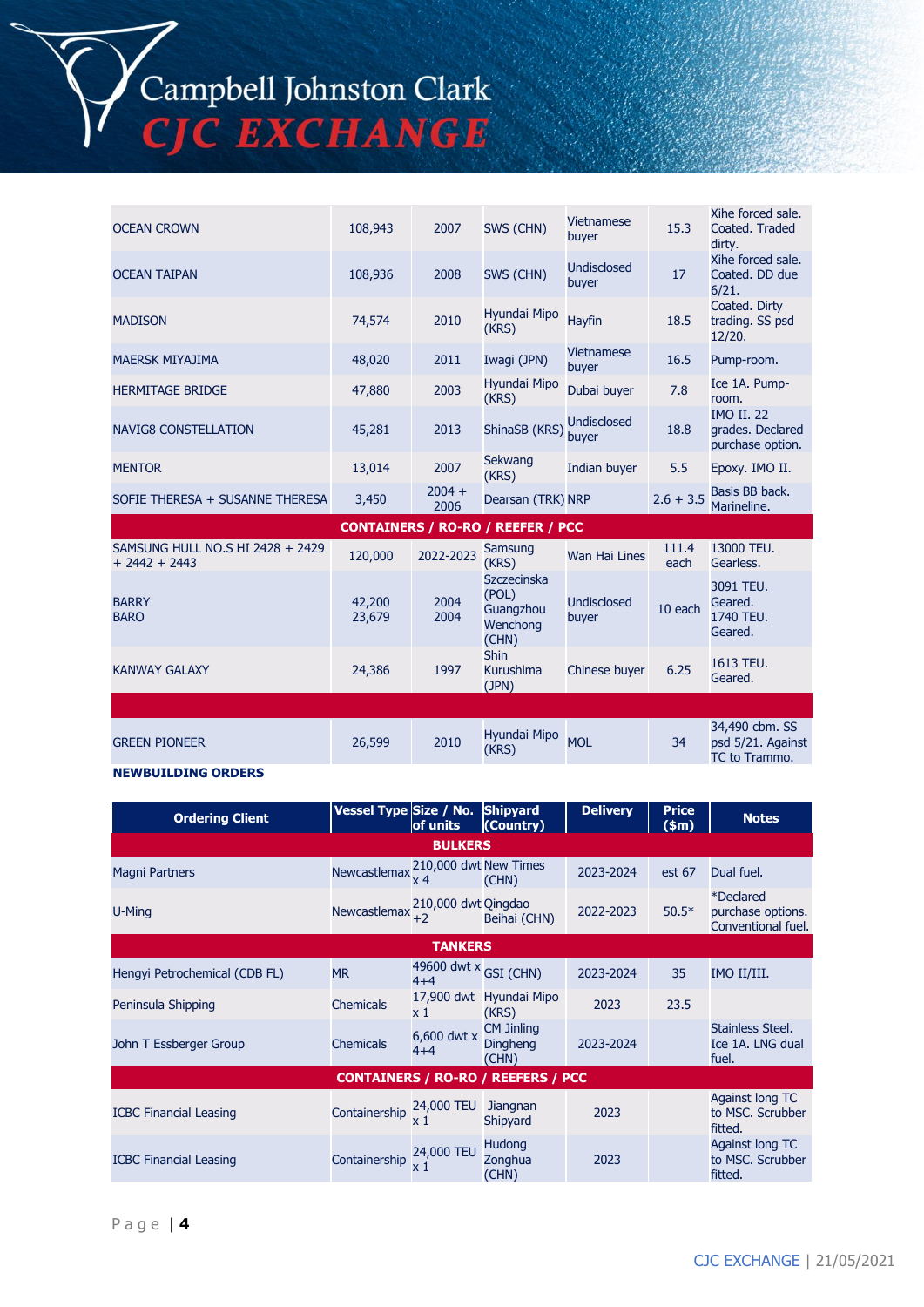

| <b>CSSC Shipping Leasing</b> | Containership 24,000 TEU |           | <b>Jiangnan</b><br>Shipyard       | 2023      |           | Against long TC<br>to MSC. Scrubber<br>fitted.    |
|------------------------------|--------------------------|-----------|-----------------------------------|-----------|-----------|---------------------------------------------------|
| <b>CSSC Shipping Leasing</b> | Containership 24,000 TEU |           | <b>Hudong</b><br>Zonghua<br>(CHN) | 2023      |           | Against long TC<br>to MSC. Scrubber<br>fitted.    |
| Sinokor                      | Containership            | $6 + 6$   | 1,800 TEU x Hyundai Mipo<br>(KRS) | 2022-2023 | $26 - 27$ |                                                   |
| Namsung Shipping             | Containership            |           | 1,800 TEU x Hyundai Mipo<br>(KRS) | 2022      | $26 - 27$ |                                                   |
| Dongjin Shipping             | Containership            |           | 1,800 TEU x Hyundai Mipo<br>(KRS) | 2022      | $26 - 27$ |                                                   |
| Cosmoship                    | Containership            | 1,500 TEU | Guangzhou<br>Wenchong<br>(CHN)    | 2023      | $22 - 23$ | <b>Declared</b><br>purchase options.<br>Tier III. |

#### **Recycling Activity**

| <b>Vessel Name</b>     | <b>BUILT</b> | <b>DWT</b> | <b>LWT</b> | <b>Delivery</b>   | <b>Price</b><br>$(\frac{2}{3})$ | <b>Notes</b>                             |  |
|------------------------|--------------|------------|------------|-------------------|---------------------------------|------------------------------------------|--|
| <b>CHEMICAL TANKER</b> |              |            |            |                   |                                 |                                          |  |
| <b>TAIHUA GLORY</b>    | 1995 / Japan | 11,533     | 3,258      | as-is UAE         | 738                             | incl 750 tons of<br><b>St-St content</b> |  |
| <b>TANKER</b>          |              |            |            |                   |                                 |                                          |  |
| <b>CAVALIER</b>        | 1995 / Japan | 47,629     | 9,606      | <b>Bangladesh</b> | 565                             |                                          |  |

#### **Recycling Prices (US\$/LWT)**

|                                | <b>Bangladesh Pakistan</b> |         | India   | <b>Turkey</b> |
|--------------------------------|----------------------------|---------|---------|---------------|
| Tank/Cont/Ro-Ro/Capes/LPG/PCC  | 530/570                    | 520/560 | 510/525 | 270/280       |
| Dry Cargo/Bulk/Tween/Gen Cargo | 510/530                    | 510/520 | 500/510 | 260/270       |

#### **Newbuild and Second Hand Values** (\$ million)

|                                                                            |               |       | Newbuild 5 Year Old 10 Year Old |
|----------------------------------------------------------------------------|---------------|-------|---------------------------------|
| <b>Tankers</b>                                                             |               |       |                                 |
| <b>VLCC</b>                                                                | 94            | 70    | 47                              |
| <b>SUEZMAX</b>                                                             | 63.5          | 47    | 32                              |
| <b>AFRAMAX</b>                                                             | 52.5          | 41    | 26                              |
| <b>MR</b>                                                                  | 36.5          | 27.5  | 18                              |
| <b>Bulkers</b>                                                             |               |       |                                 |
| <b>CAPESIZE</b>                                                            | $55^{\wedge}$ | 35    | 28.5                            |
| <b>KAMSARMAX / PANAMAX</b>                                                 | $30^{\circ}$  | 27.5k | 20k / 18.5p                     |
| ULTRAMAX / SUPRAMAX                                                        | $28^{\wedge}$ | 23u   | 15 <sub>s</sub>                 |
| <b>HANDYSIZE</b>                                                           | $25^{\wedge}$ | 20    | 14                              |
| A Chinago price (athonying based upon Iananeses / Kerean sountry of build) |               |       |                                 |

| <b>Indices</b>  |                        |
|-----------------|------------------------|
|                 | C.O.B<br><b>Friday</b> |
| <b>BDI</b>      | 2869                   |
| \$/Yen          | 108.71                 |
| <b>VLCC</b>     |                        |
| <b>AG/East</b>  | 36.5                   |
| <b>TD3 (WS)</b> |                        |

^=Chinese price (otherwise based upon Japanese / Korean country of build)

 *This report has been produced for general information and is not a replacement for specific advice. While the market information is believed to be reasonably accurate, it is by its nature subject to limited audits and validations. No responsibility can be accepted for any errors or any consequences arising therefrom. No part of the report may be reproduced or circulated without our prior written approval. © E.A. Gibson Shipbrokers Ltd 2021.*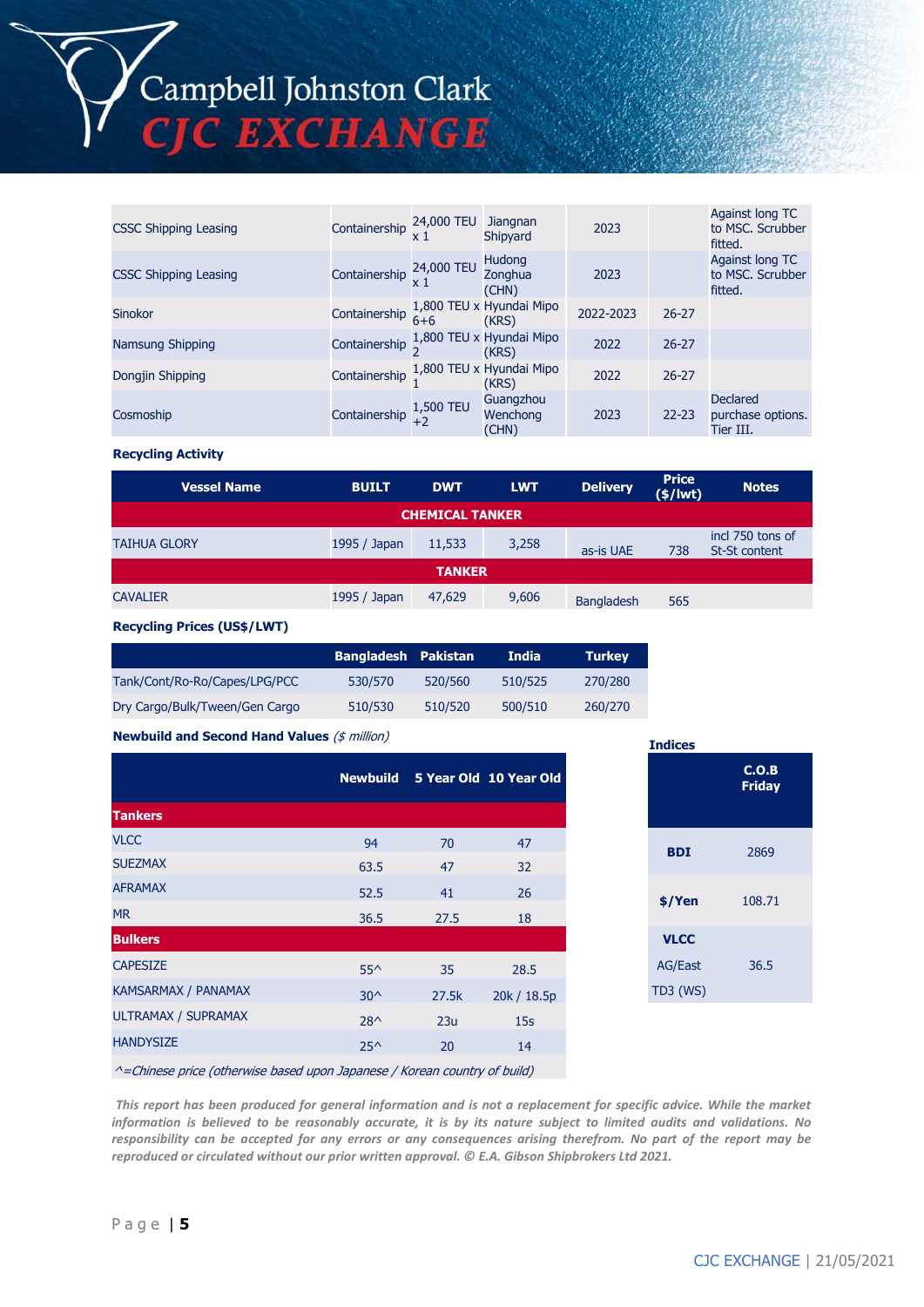

## CJC Market News



Campbell Johnston Clark (CJC) is a medium-sized international law firm advising on all aspects of the shipping sector, from ship finance to dry shipping and comprehensive casualty handling, and all that happens in between. Today, we Campbell Johnston Clark have offices in London, Newcastle, Singapore and Miami.

#### **Septo Trading and Tintrade Limited [2021] EWCA Civ 718**



#### **The Facts**

Septo Trading (the "**Buyer**") agreed to buy and Tintrade Limited (the "**Seller**") agreed to sell a cargo of high-sulphur fuel oil, as per IS0 8217:2010 specifications ("**ISO**"). The contract was contained in an e-mail confirmation (the "**RECAP**") which incorporated the BP 2007 General Terms and Conditions for FOB Sales ("**BP Terms**").

The RECAP provided, inter alia, that the determination of quality and quantity were to be done by a first-class independent inspector whose results were to be binding on the parties, save for fraud or manifest error. Furthermore, while the BP Terms were incorporated, it was to apply, "where not in conflict with the above" (referring to the RECAP).

The BP terms provided at Section 1.2 stated that the certificate of quality was to be binding only for invoicing purposes and did not preclude the Buyer's right to make a claim in respect of quality. Additionally, Section 1.3 stated that the Seller would be obliged, in certain conditions, to provide the same quality of the cargo at the vessel's permanent hose connection in accordance with the quality certificate issued.

The Seller then nominated Ventspils as the port of loading. SGS Latvija Ltd ("**SGS**") were jointly retained to perform the quantity and quality inspection. SGS were presented with agreed instructions to, inter alia, obtain representative composite samples from the shore tanks. After sampling, the analysis done showed that the Total Sediment Potential ("**TSP**") recorded was 0.04%, well below the ISO maximum limit of 0.1%. SGS then issued a quality certificate dated 2 July 2018 in this regard.

The Buyer then sold the cargo to another buyer. Upon analysis, it was found that the TSP was 0.37%, exceeding the maximum value permitted by ISO. Further analyses were done on the samples collected by SGS and a mix of on-spec and off-spec results were obtained. The Buyer then made a quality claim against the Seller.

The Seller relied on the fact that the RECAP expressly stated that the SGS quality certificate issued was to be binding on parties. The Buyer responded stating that the BP Terms did not preclude a claim for damages.

At first instance, the Judge found no inconsistency between the RECAP and BP Terms. As such, Buyer's claim for damages was not precluded. Additionally, the Judge found that the cause of the off-spec cargo was of shore origin, that the product loaded was "fundamentally incompatible". Further, it was found that the samples taken were unrepresentative of what was loaded. Therefore, judgment was given in favour of the Buyer.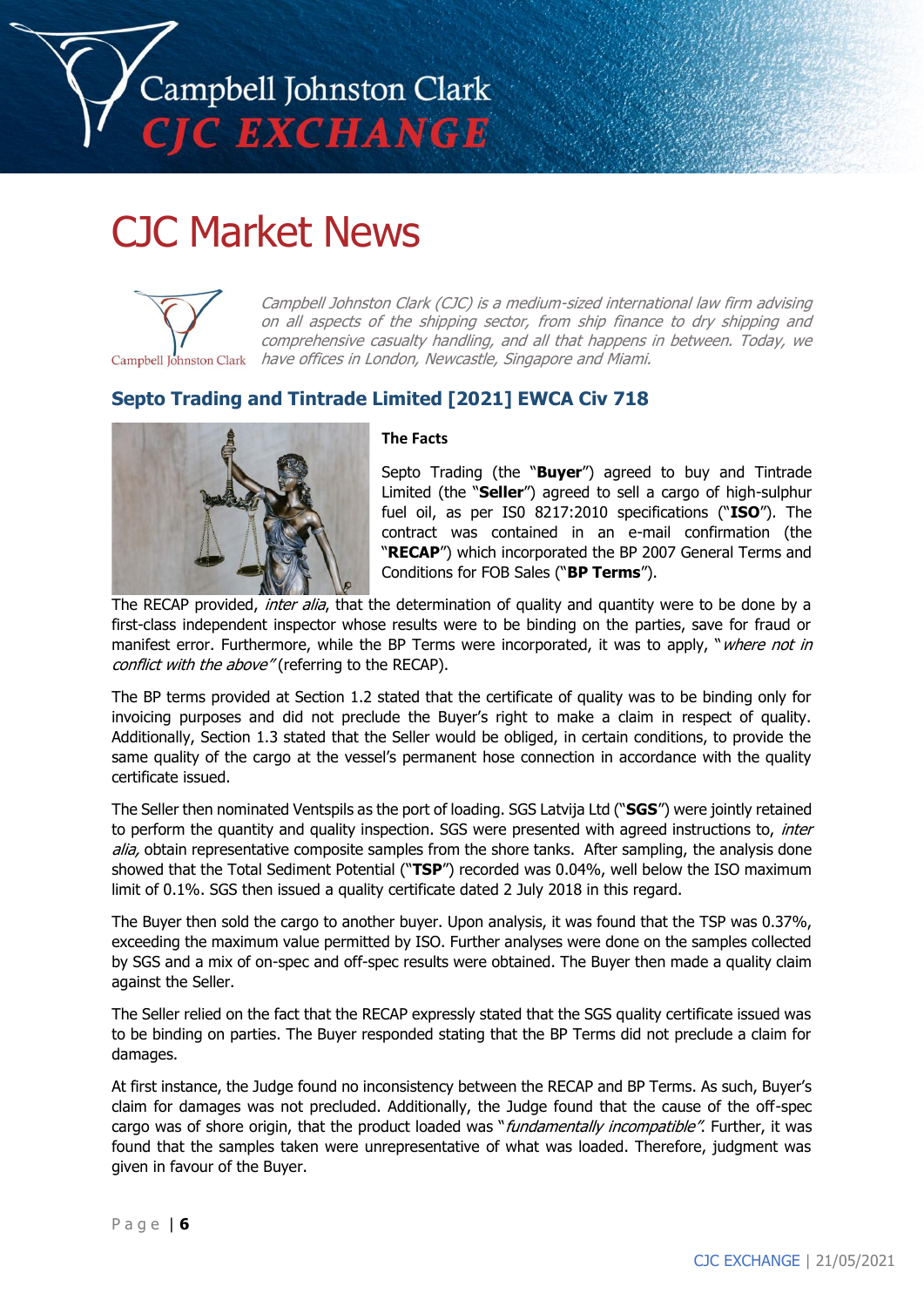

The Seller appealed, contending that the Judge had erred by giving no effect to the RECAP term, effectively deleting it from the contract. The Buyer, by a respondent's notice, further relied on Section 1.3 of the BP Terms to support their position, submitting that it was a condition of the contract that the cargo received at the vessel's permanent hose connection would be as the quality certificate issued by SGS.

#### **Judgment**

Lord Justice Males gave the Judgment of the Court (with whom Phillips and Moylan L.J agreed).

Males L.J stated that the law regarding inconsistencies or conflicts in documents is well settled.

The starting point is Pagnan SpA v Tradax Ocean Transportation SA [1987] 3 All ER 565 where the Court of Appeal set out the proper approach. At the outset, a Court should approach the construction of the contract without any pre-conceived assumptions and should not endeavour to avoid nor find an inconsistency. Instead, it should approach the documents in a, "cool and objective spirit to see whether there is inconsistency or not": per Bingham L.J (as he then was). The Court of Appeal then stated that for terms to be inconsistent, they need to contradict or be in conflict with one another, so much so "*that effect cannot fairly be given to both clauses."* In that case, the Court held that there was no inconsistency. Parties had agreed that the special terms were to prevail if they were inconsistent with the standard form terms.

Pagnan was followed in a subsequent Court of Appeal case: Alexander v West Bromwich Mortgage Co Ltd [2016] EWCA Civ 496. However, in that case, the term in question had the effect of completely transforming or negating the other and thus, was inconsistent.

Males L.J then set out the need to distinct between a term that qualifies another and one that transforms or negates it completely. To ascertain where the present case stood, it was necessary to determine whether the clauses could be read together to give effect to both. His lordship stated that this would require a practical approach bearing in mind business common sense. Furthermore, Males L.J stated that the ultimate object is to determine the intention of the parties from the language used in the relevant commercial setting.

In his discussion, Males L.J found that the RECAP clause meant that parties agreed that the quality certificate was intended to be binding for all purposes. However, when read against Section 1.2 of the BP Terms, his lordship stated that the latter had the result of depriving the RECAP term of, "all practical effect". Thus, the two terms could not be fairly and sensibly read together and were in conflict. His lordship gave the following reasons:

- 1. firstly, that the particular BP Term had the effect of depriving the RECAP Term of all effect;
- 2. secondly, that a regime that provides for a certificate of quality to be binding is distinct from one that is not;
- 3. thirdly, that the RECAP term providing the certificate of quality to be binding is a central feature of the contract and it is unlikely that parties wanted to derogate from this through the printed terms (i.e. the BP Terms), and
- 4. lastly, a finding that parties meant a contractual scheme to which the certificate of quality was not binding but merely evidence cannot be a, "*commercially reasonable interpretation of* what they have done in this case".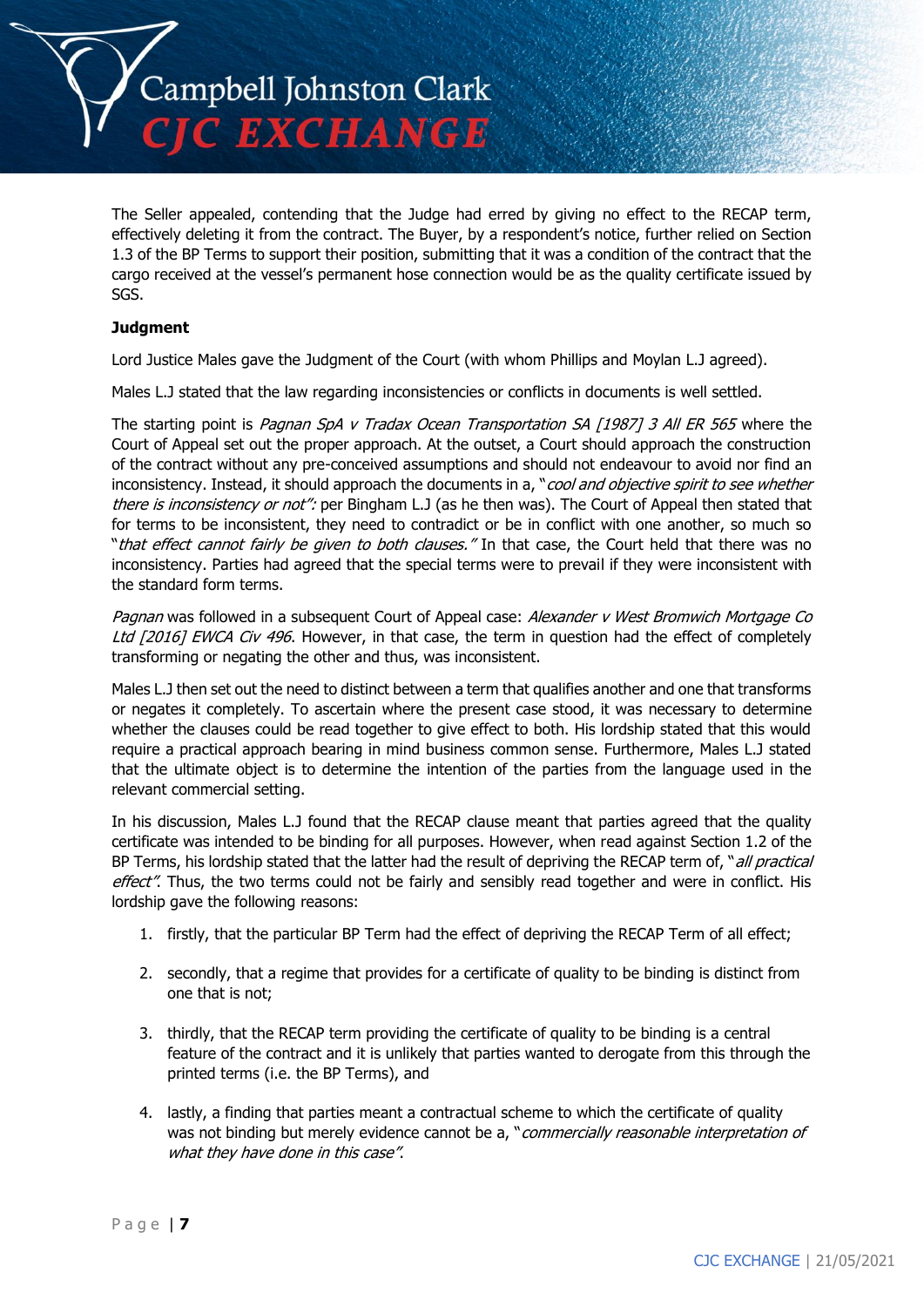

Likewise, and for similar reasons, his lordship held that Section 1.3 too had no application as it provided for a different regime altogether from that set out in the RECAP which essentially deprives the latter term of practical effect.

The Seller's appeal was therefore allowed.

#### **London Arbitration 13/21**



Claimant owners (the "Owners") time-chartered the vessel to the respondent charterers (the "Charterers") under a head-charterparty (the "Head Charter"). Clause 14(c) of the Head Charter provided:

"Consequential Damages – Neither party shall be liable to the other for any consequential damages whatsoever arising out of or in connection with the performance or non-performance of this Charter Party …

'Consequential damages' shall include, but not be

limited to, loss of use, loss of profits, shut-in or loss of production and costs of insurance, whether or not foreseeable at the date of the Charter Party."

The charterers sub-time-chartered the vessel to a third party (the "Sub Charter").

Disputes arose between the parties as to the legitimacy of the final voyage under the Head Charter and Owners withdrew the vessel from Charterers' service.

Owners subsequently commenced arbitration proceedings and submitted that Charterers had failed to pay hire and other sums due under the Head Charter, which amounted to a total of US\$ 365,855.94.

Charterers did not submit any specific defences against the claim however argued that Owners had committed a repudiatory breach of the Head Charter by withdrawing the vessel early, as a result of which the Charterers suffered loss and damage which exceeded the amount of owners claim. They submitted that Owners' withdrawal of the vessel caused their sub-charterers to terminate the Sub Charter, causing damage and loss to Charterers.

As a result, Charterers counterclaimed for damages under three heads of loss:

- (1) A loss of hire under the Sub Charter;
- (2) The loss of the right to a demobilisation fee of US\$150,000; and
- (3) A loss of profit they would have made under a proposed renewal of the Sub Charter, amounting to the sum of US\$1,800,000.

Charterers counterclaim amounted to the total sum of US\$2,168,500.

The preliminary issue before the Tribunal was therefore:

"Whether clause 14(c) of the [head] Charterparty exempts Owners from liability for all three heads of loss claimed by the Charterers, viz. losses in respect of hire and demobilisation fee under the [sub-time charter] and loss of profit resulting from a loss of tender.

Owners argued that clause 14(c) exempted liability for all three heads of loss claimed by the Charterers as they were all types of consequential loss. An exemption from liability for consequential loss would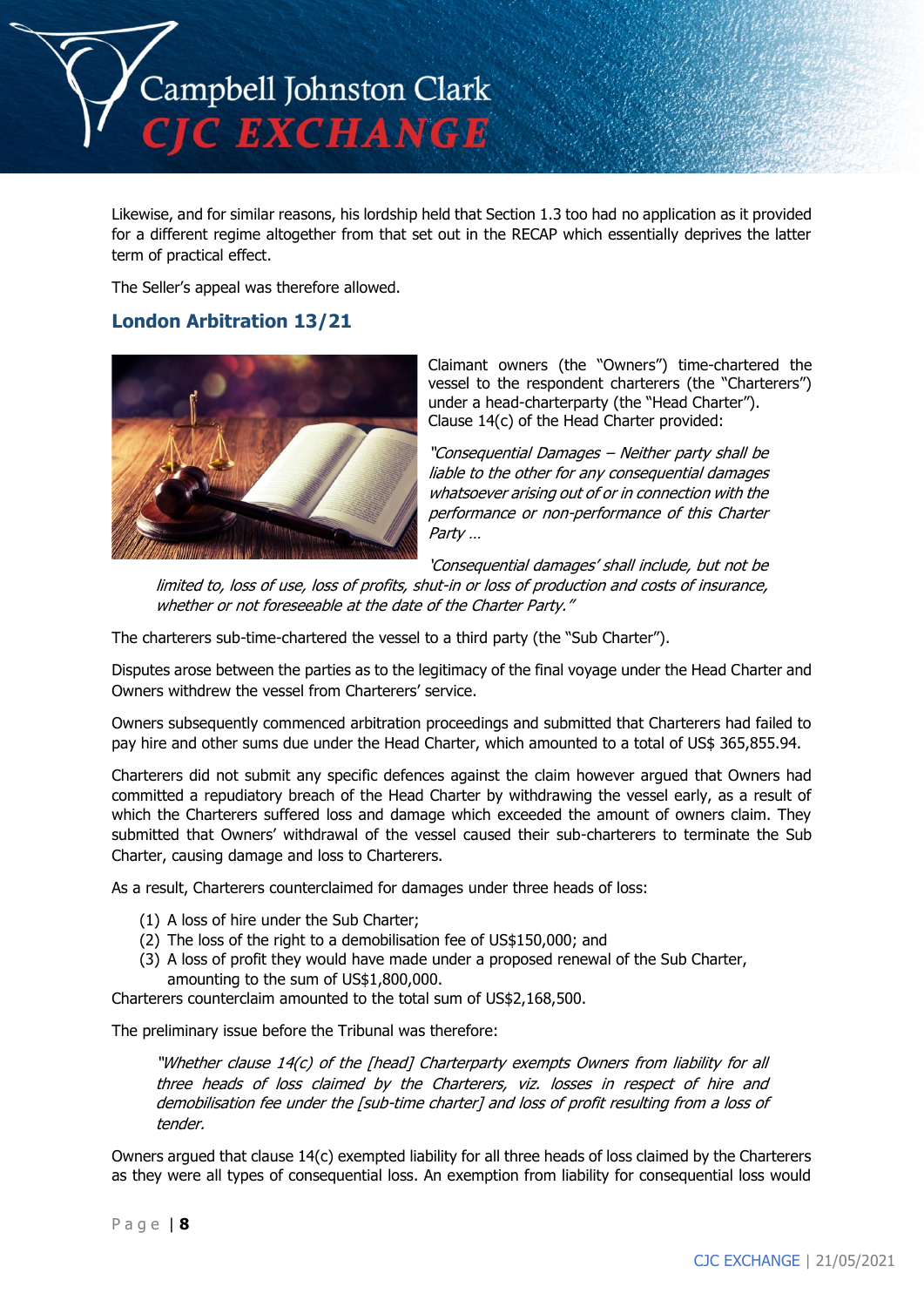

be interpreted as an exemption from such loss as was within the second limb of Hadley v Baxendale (1854) 9 Exch 341.

The second limb of the rule in Hadley v Baxendale covered damage which the parties might reasonably have contemplated because of special knowledge.

The prima facie measure of loss for prematurely withdrawing a vessel from a time charter was the price of obtaining a substitute charter for the remainder of the charter period. This was not claimed by Charterers. Clause 14(c) also restricted Charterers ability to recover damages for 'loss of use' (which would have been a direct and natural consequence of the withdrawal of the vessel) as this was included in the definition of "consequential damages".

Owners therefore proposed that the preliminary issue should be answered – "Clause 14(c) of the [head charter] exempts Owners from liability (if any) for all three heads of loss claimed by Charterers".

Held,

Since Charterers had not raised any defences or objections to Owners' claim, the only potential defence to the claim which might arise was if the counterclaimed sums fell to be set-off against Owners' claims under the doctrine of equitable set-off.

The Tribunal ruled that the three heads of loss counterclaimed by Charterers were "consequential losses" within clause 14(c) of the Head Charter. Therefore, by consequence of Charterers counterclaim being debarred, it inevitably followed that Owners' claim had to succeed.

Accordingly, Owners were entitled to the answer to the preliminary issue which they had proposed and to a partial final award in their favour for the full sum claimed.

#### **Liberian Registry Hits 200 Million Gross Tons Milestone**

**LIBERIAN REGISTRY** 

The Liberian International Ship and Corporate Registry (LISCR) has this week highlighted its continued rapid growth by announcing that it has hit a historic milestone in reaching a fleet size of 200 million gross tons. This news cements the LISCR as the fastest growing ship registry in the world, second behind Panama and before the Marshall Islands, which currently sits in third place.

The LISCR has grown year on year since 2019, with sustained growth credited to its expansion into new markets, flexibility and augmenting of staff and services. Greek and German shipowners continue to choose the LISCR as their number one choice, whist the registry is also fast becoming the go-to registry for shipowners in Japan, South Korea, and China.

Chief Operating Officer of the LISCR, Alfonso Castillero, commented, "This historic milestone, and rapid growth of the Liberian Registry over the course of the past two years is a testament not only to the quality of service and responsiveness provided by the Liberian Registry, but to the trust placed in the Liberian Registry by a majority of the world's quality shipowners and operators."

According to data from the LISCR, 524 ships were registered in 2020 and 276 ships have been registered to date in 2021 - of which 28% were newbuild deliveries, bringing the average age of its fleet to 10.8 years. The Liberian fleet currently stands at 4,750 vessels and 200 million gross tons. By comparison, Panama, which remains the largest flag state worldwide, reports a total of 8,484 vessels in its registry, representing a total of 227 million gross tons.